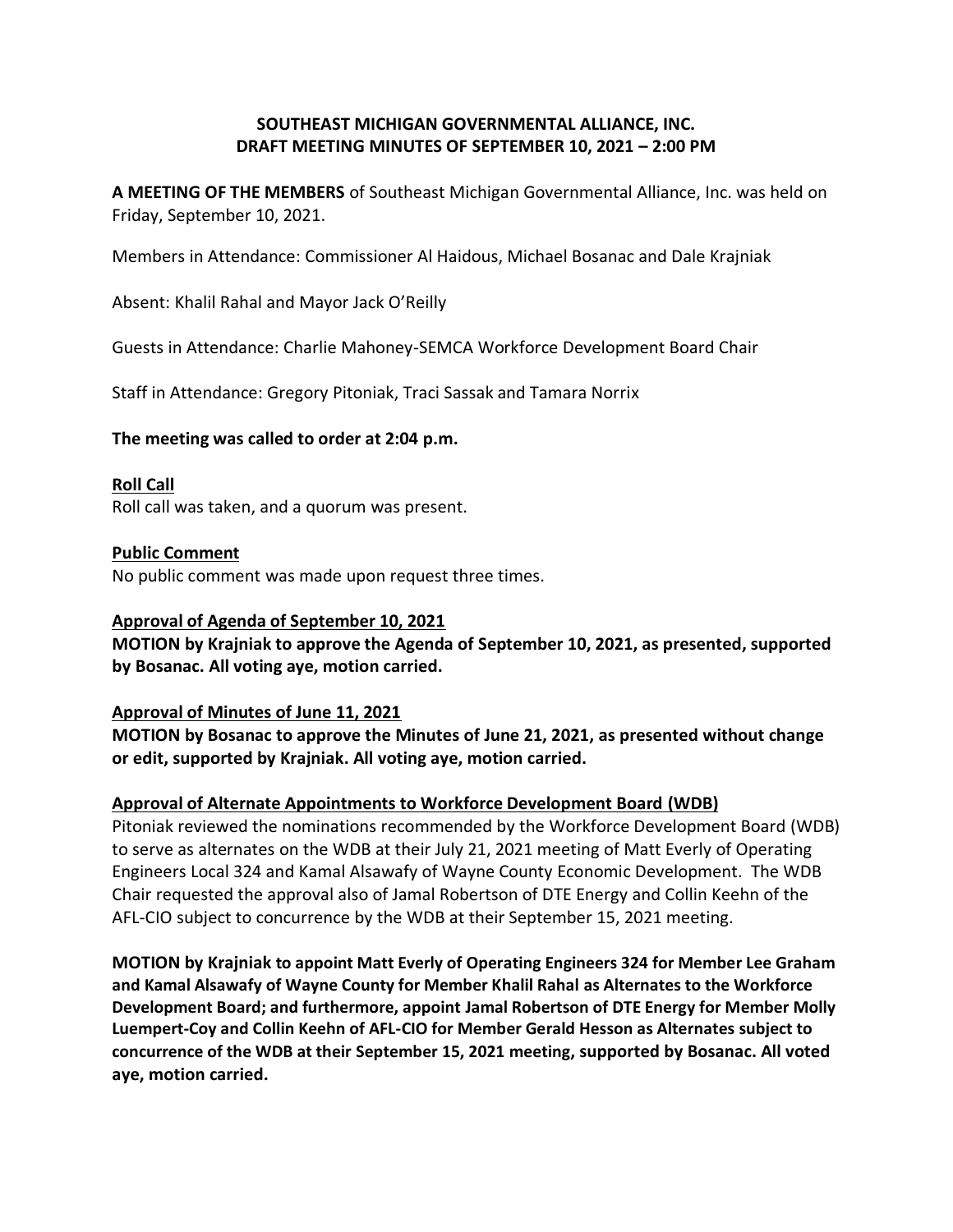# **Receive and File FY 2020-2021 Revised Corporate Budget**

Pitoniak reviewed the Corporate Budget from June to September, 2021. He noted that revenue went up \$500,000 and discussed how it impacted our operations at SEMCA in the Administrative Budget. Expenses went down and the margin available for administrative operations went up about \$77,000.

# **MOTION by Bosanac to receive and file the 2020-2021 Revised Corporate Budget as presented, supported by Krajniak. All voting aye, motion carried.**

# **Receive and File FY 2021-2022 Proposed Corporate Budget**

Pitoniak and Sassak reviewed the Proposed Budget beginning October 1, 2021. SEMCA is projecting a \$2.2 million increase due to WIOA formula funding. The Administrative Budget is slightly higher than the current year. Positions are budgeted for 12 months, and we had some vacancies this year, so the increase is about \$90,000 higher. SEMCA is proposing a possible 5% cola staff increase, with everyone receiving a 2% increase and based on performance, the possibility 3%-5% total. SEMCA has job openings and may have new participants in the 403(b) Plan that will require the company match. We have some technology updates budgeted. The total cost difference for this budget is about \$431,000.

Bosanac inquired why the facilities budget is lower in the admin budget. Sassak noted that it is based on program staff in the building versus administration staff.

# **MOTION by Krajniak to receive and file the 2021-2022 Proposed Corporate Budget as presented, supported by Bosanac. All voting aye, motion carried.**

# **Schedule Special Board Meeting for October 28 or 29, 2021 at 2:00 p.m.**

SEMCA's chief legal advisor is retiring from the profession, and we need to rebid the legal services. SEMCA is targeting a cycle by mid-October. The officers will score the proposals and Charlie, Al, and Greg will interview the top two. A recommendation will be sent to the SEGA Board for approval. Concurrent with the Legal RFP, the Plante Moran audit services is up for rebidding. SEMCA is also targeting mid-October to complete the RFP process and the recommendation will also come to the SEGA Board for approval. It would be disruptive to wait until the next scheduled meeting in December. Board chose October 29, 2021 at 2:00 p.m. to hold a special Board meeting.

# **Schedule CEO Performance Evaluation**

The goal is to complete the CEO Performance Evaluation for the October meeting.

## **Federal/State/SEMCA Updates**

Federal budget is not approved, and departments are already planning their shut-down strategy. State's General Fund is \$5.5 Billion to the good, which does not include ARPA funding. ARPA funding will have some impact in our world. GPTF funding is expected to increase about \$33 Million more per year. With the solid General Fund, we are not expecting cuts in PATH. UIA